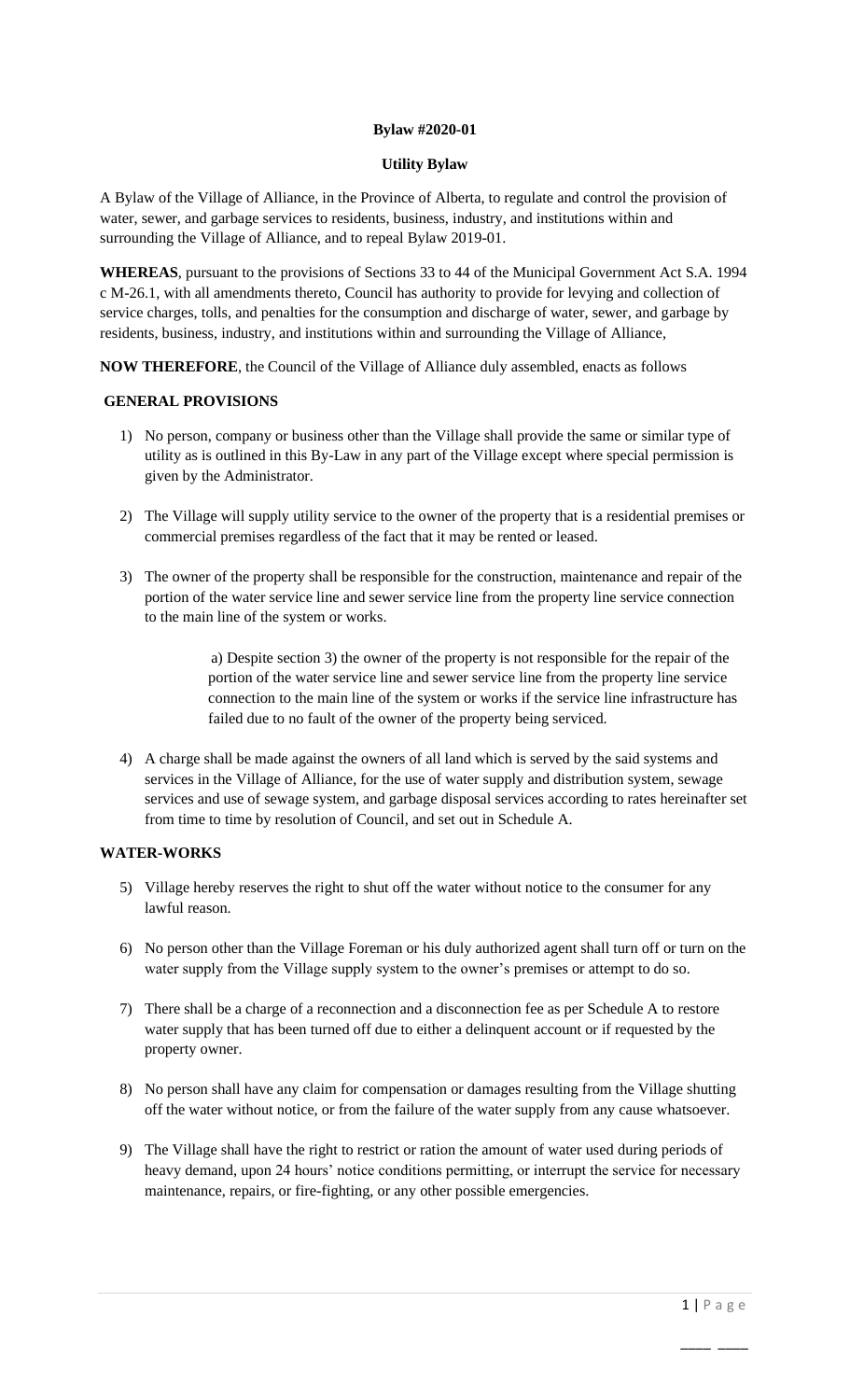#### **METERS**

- 10) All users of the water service must allow the Village to install a water meter in a suitable place on the owner's premises. The Village is responsible for the cost of the meter and basic installation.
- 11) The Village or its' duly authorized agent shall have the right to enter the premises at periodic intervals;
	- a. For the purpose of conducting sampling tests, inspections, repairs, or remote readings or the installations, inspections, repairing or replacing of water Meters or any equipment associated with the distribution or retrieval of water within a rate payer's property within the Village.
	- b. The Foreman or an authorized Designate for that purpose shall have free access to all parts of the premises in which water is distributed to and/or is serviced by a sewer.
	- c. If entry by the Foreman or an authorized Designate is refused by the owner or occupant, the Bylaw Enforcer will be notified and will accompany the Foreman on the next attempt of entry, cost for including the Bylaw Enforcer will be applied to the owner of the property. If the occupant refuses entry again, a violation ticket will be issued in the amount of \$100.00.
- 12) Water meters shall at all times remain the property of the Village of Alliance.
- 13) Only the Village's duly authorized agent shall be allowed to adjust the water meter in any way.
- 14) The user shall not allow any other person at any time to tamper with or interfere with the water meter.
- 15) Any damage to the said water meter shall be paid for by the owner of the property receiving the water services, on the basis of costs required plus labor charges.
- 16) Should any person claim a meter is not working properly and is over reading; said person shall deposit with the Village the sum as stated in the Schedule A. The meter will then be removed from service and receive testing.
	- a. Any meter which meets the requirements shall be considered adequate, and the said person shall forfeit the deposit to the Village to cover costs of removal and test of said meter.
	- b. If a meter is found to be inaccurate, the accounts based upon the reading of that meter for the maximum of six (6) monthly bills preceding the date of such test shall be corrected in proportion to the error of the meter in excess of the above limits and the customer shall pay or shall be refunded payment.

#### **WASTEWATER**

- 17) No person except authorized employees of the Village shall make any connection or contact whatsoever with any of the public pipes or mains in the public thoroughfares of the Village unless authorized by the Director of Public Works.
- 18) Use and Protection of Sanitary Sewer System
	- a. No person shall throw, deposit or leave in/or upon any village sanitary sewer, or any trap basin, grating, manhole or other appurtenance of any village sanitary sewer, any butcher's offal, dairy waste, slaughterhouse waste, food processing waste, animal waste, organic garbage, litter, manure, rubbish, sweepings, sticks, stones, bricks, earth, gravel, dirt, mud, hay, straw, twigs, leaves, papers, cinders, ashes, rags or refuse matter of any kind, except human excrement, the necessary closet paper, and waste water properly discharged through a house sewer into a village sanitary sewer.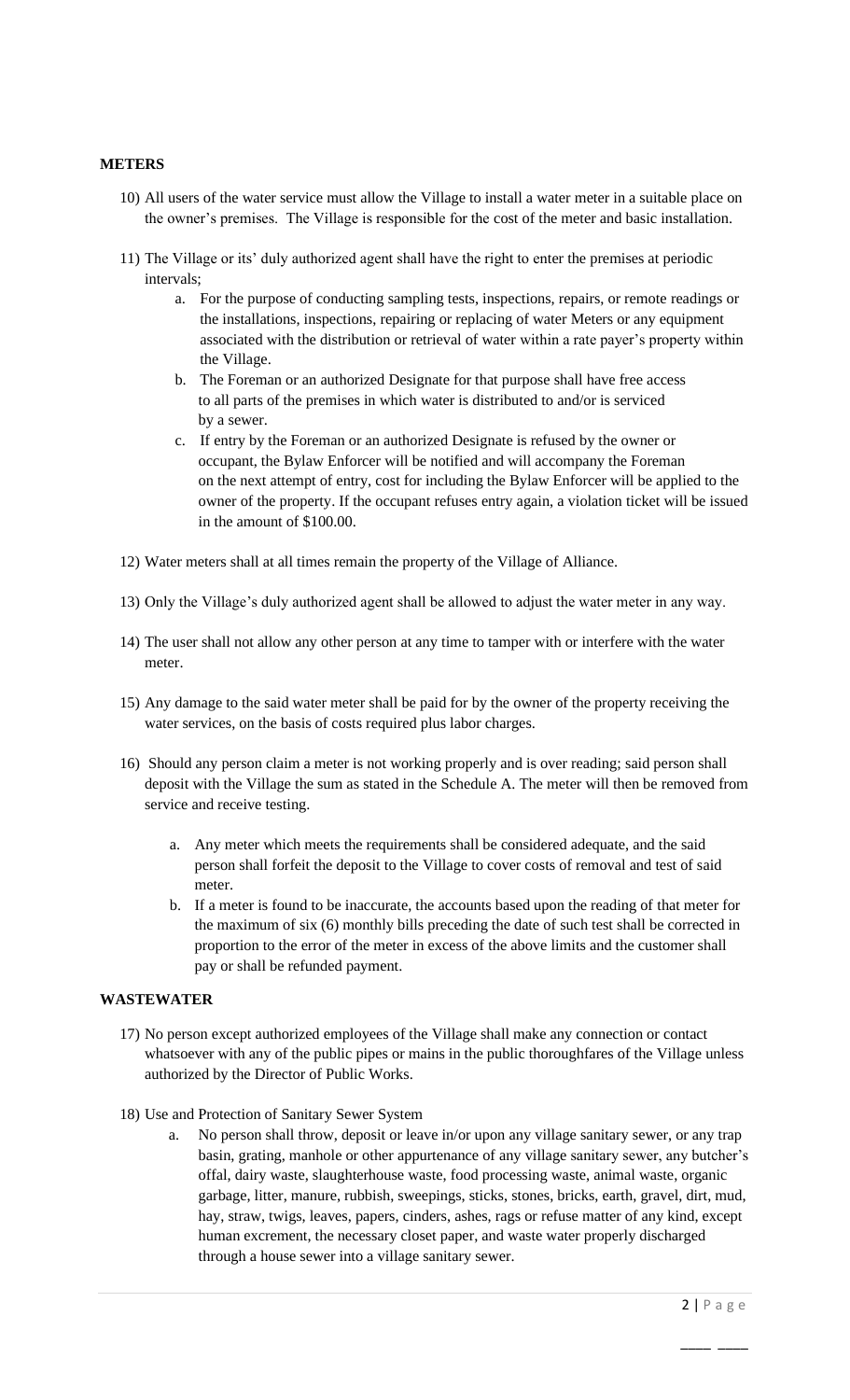- b. No person shall permit to be discharged into any sanitary sewer system and/or around the sanitary sewer any chemical refuse, or other trade waste, or any waste stream, condensing water, heated water, or other liquids of a higher temperature than seventy five (75) degrees Celsius or any other refuse matter of any kind not specifically listed.
- c. No person shall make, or cause to be made, any connection with any Village sanitary sewer, house drain or appurtenance thereof, for the purpose of conveying, or which may convey, into the same any inflammable or explosive material, storm water, roof drainage, cistern or tank overflow, condensing or cooling water, or water from sump pit.
- d. No person shall discharge the contents of any privy vault, manure pit or cesspools, directly or indirectly, into any village sanitary sewer or house drain connected therewith.
- e. No person shall turn, lift, remove, raise or tamper with the cover of any manhole, ventilator or other appurtenance of any village sanitary sewer, except duly authorized employees of the Village.
- f. No person shall cut, break, pierce, or tap any village sanitary sewer or appurtenance thereof, or introduce any pipe, tube, trough, or conduit into any town sanitary sewer, except duly authorized employees of the Village.
- g. No person shall interfere with the free discharge of any village sanitary sewer, or part thereof, or do any act or thing which may impede or obstruct the flow or clog up any village sanitary sewer or appurtenance thereof.

## **DISCONNECTION/RECONNECTION**

- 19) A consumer shall pay a disconnection service charge as per Schedule A, which may be added to his/her account for any service call which is made for the purpose of discontinuing a utility service or at the owner's request, for whatever reason, to have services discontinued.
- 20) Where a service call is made for the purpose of restoring services, a reconnection service charge as per Schedule A will be added to the consumer's account where utility services were previously discontinued.
- 21) Having a service disconnected does not cancel the Monthly Utility Infrastructure Maintenance Fee or the monthly Garbage Fee as per Schedule A during the time of disconnection. This applies even if the curb stop has been turned off.

# **UTILITY BILLING**

- 22) At an interval to be determined by resolution of Council, the Village shall mail or deliver to each owner of properties receiving the above-mentioned services, a statement showing
	- a. Water charges calculated as per the rates set out in Schedule A
	- b. Sewer charges calculated as per rates set out in Schedule A;
	- c. Garbage charges calculated as per rates set out in Schedule A.
	- d. The statement shall clearly show the date by which payment is required, and the rates at which any penalty shall be applied.
- 23) Property owners opening a new utility account shall pay a security deposit prior to the commencement of utility services, as per Schedule A. After a period of one year of the customer's account being current at all times, a credit in the amount of the security deposit will be applied against the utility account.
- 24) All utility bills and other charges are deemed to have been received by the utility account customer, seven (7) days from the date of mailing from the Village Office. The failure to receive such notice does not relieve the Person from the charge or from the penalties duly imposed.
- 25) All water, sewer, and garbage accounts shall be due and payable on the last day of each month. Accounts not paid in full after that time shall be assessed a penalty of three and one half per cent (3.5%) per month on the amount remaining unpaid. Such penalties shall be added to and form part of the rates levied.
- 26) Residents whom are absent from their properties for an extended period of time, or whom move and leave an empty residence, shall be charged regular rates as set out in Schedule A. This applies even if water has been shut off at the curb stop.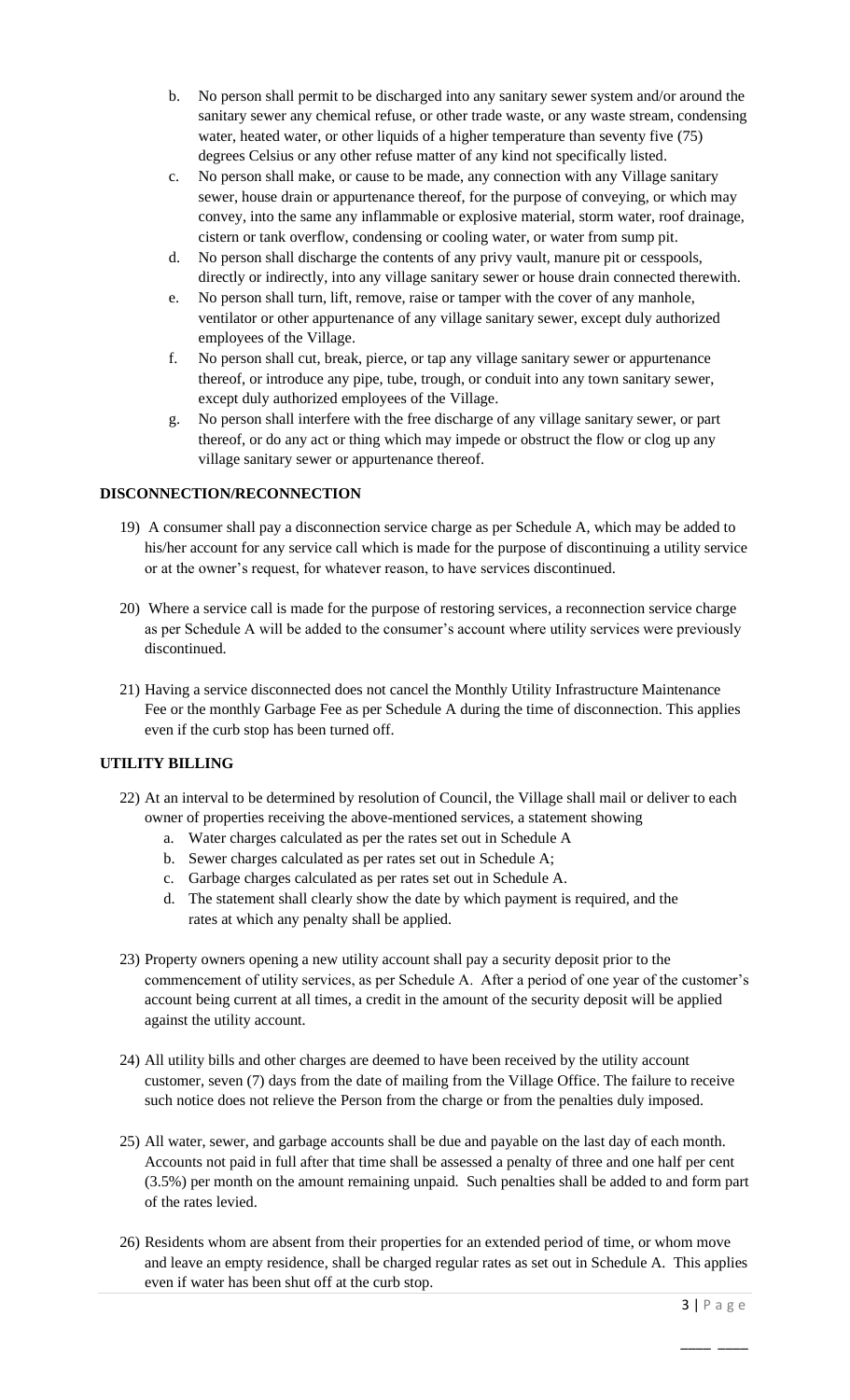- 27) In the event an account becomes delinquent for a period of 60 days, then either
	- a. Upon resolution of Council, the water may be turned off at the curb stop, after giving 7 days written notice to both occupant and owner. Notice shall be hand-delivered or mailed by registered mail or,
	- b. For all property owners, in the event the utility account remains unpaid for 60 days or more, the unpaid charges for utility services will be added to the tax roll, as needed and a service charge will apply, as per Schedule A. As in accordance with Section 553(1) and amendments thereto. A letter shall be sent to the owner advising that the outstanding account is being transferred to the tax roll,
- 28) Property owners are responsible for all utility services delivered and all charges levied to a vacant or rented property for water, sewer, infrastructure fees and garbage services. Current and future renters are not eligible for utility services in their names living in a rental unit in the Village of Alliance.

| READ a first time on this ________ day of ____________, 2020.                       |                                                    |  |
|-------------------------------------------------------------------------------------|----------------------------------------------------|--|
| READ a second time on this _______ day of ___________, 2020.                        |                                                    |  |
| Given UNAMIMOUS consent to go to third reading on this _______ day of ______, 2020. |                                                    |  |
| READ a third and final time on this _______ day of _________, 2020.                 |                                                    |  |
|                                                                                     | Signed this $\_\_\_\_$ day of $\_\_\_\_\_$ , 2020. |  |

\_\_\_\_\_\_\_\_\_\_\_\_\_\_\_\_\_\_\_\_\_\_\_\_\_\_\_\_ \_\_\_\_\_\_\_\_\_\_\_\_\_\_\_\_\_\_\_\_\_\_\_\_\_\_\_\_ Chief Elected Official Administration